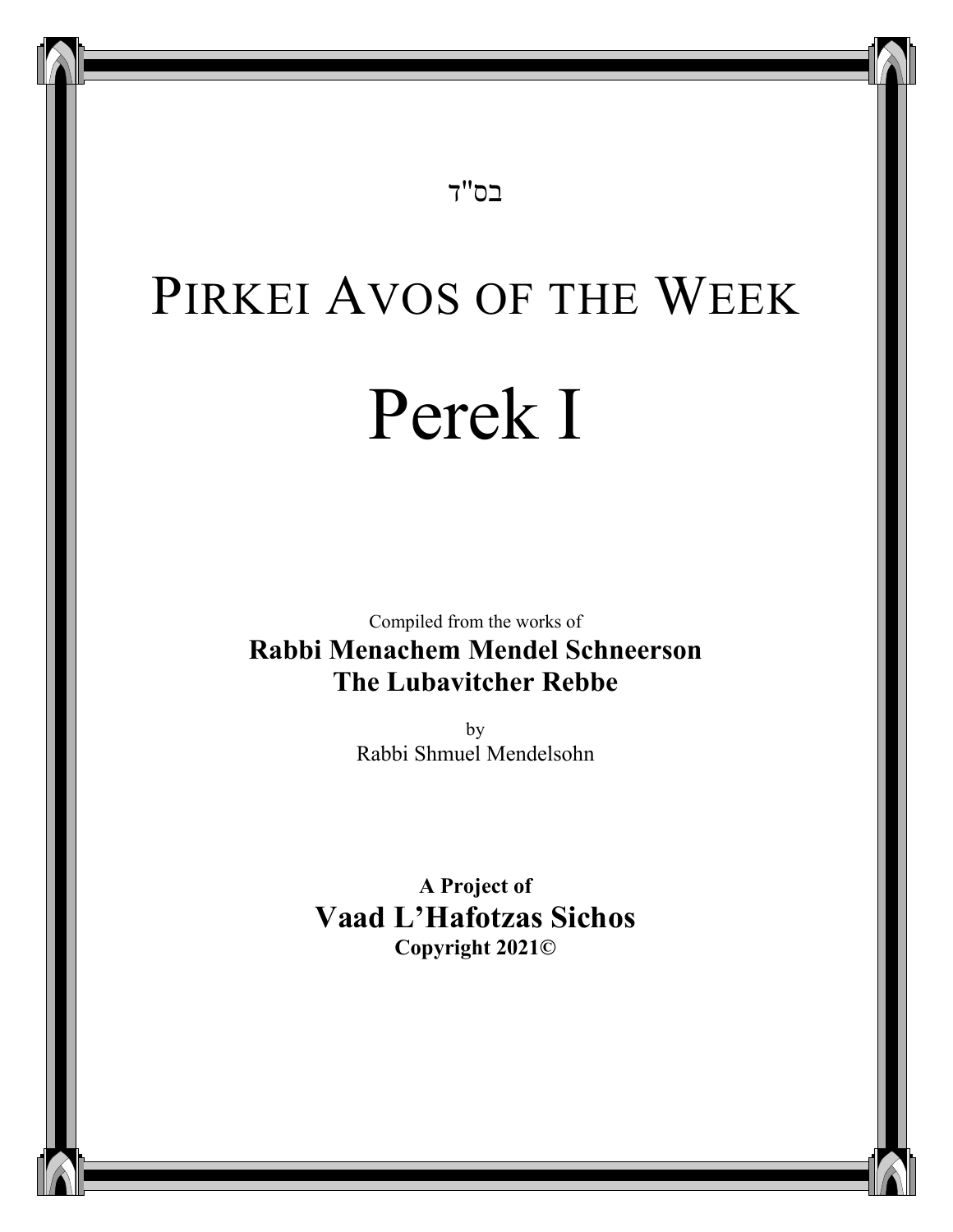#### Pirkei Avos of the Week

## **An Outline of the Rebbe 's Explanation of Pirke i Avos Chapter I Likkutei Sichos Volume 27, Pages 164 - 166**

**ו', משנה אפרק ':** יהושע בן פרחיה ונתאי הארבלי קיבלו מהם. יהושע בן פרחיה אומר : עשה לך רב, וקנה לך חבר, והוי דן את כל האדם לכף זכות.

**Chapter 1, Mishnah 6:** Yehoshua ben Perachia and Nitai Ho'arbeili received (the transmission of the Torah) from them. Yehoshua ben Perachia would (often) say, "Assume for yourself a teacher, acquire for yourself a friend (with whom to study), and judge every person favorably."

#### **The Simple Explanation**

Our explanation will focus on the third teaching of Yehoshua ben Perachia; to "judge every person favorably." Rabbi Ovadiah of Bartenura explains as follows. There are times that one performs an evil action. However, we cannot determine whether or not a particular person is a guilty party. Either that or suppose that we know who acted. However, we cannot determine whether or not the person's intentions were positive. Both sides of the balance scale seem to be equal. If we knew the person, we could base our conclusion on the sort of person he is<sup>1</sup>. However, we are discussing one with whom we are not familiar. The Mishnah is teaching us that a Chossid<sup>2</sup> must judge the person favorably.

Others explain judging one favorably differently. The Mishnah is discussing one who knows that his fellow committed a transgression. Nonetheless, the Mishnah is telling us to assume that his action was either accidental or unintentional. This is the approach which the Alter Rebbe takes<sup>3</sup>. He explains the Mishnah<sup>4</sup> "do not judge your fellow until you are in his place" in the following manner. "For it is literally his 'place' (meaning, his physical environment) that causes him to sin since his livelihood requires him to go about the marketplace all day. Whenever he is not busy in the marketplace, he is of those who sit at the street corners. Hence, his eyes see all sorts of temptation,

<sup>1.</sup> See the commentary of the Rambam, Rabbeinu Yonah and others.

<sup>2.</sup> In this contest, the meaning of a Chossid is one who goes above and beyond the letter of the law. In fact, all of the teachings of Pirkei Avos teach us how to be a Chossid. This is in keeping with the teaching of the Talmud (Bava Kama 30, a) that "… one who wishes to be a Chossid … should fulfill the teachings of Avos …"

<sup>3.</sup> See Tanya Chapter 30, which we quote below.

<sup>4.</sup> Pirkei Avos Chapter 2, Mishnah 4.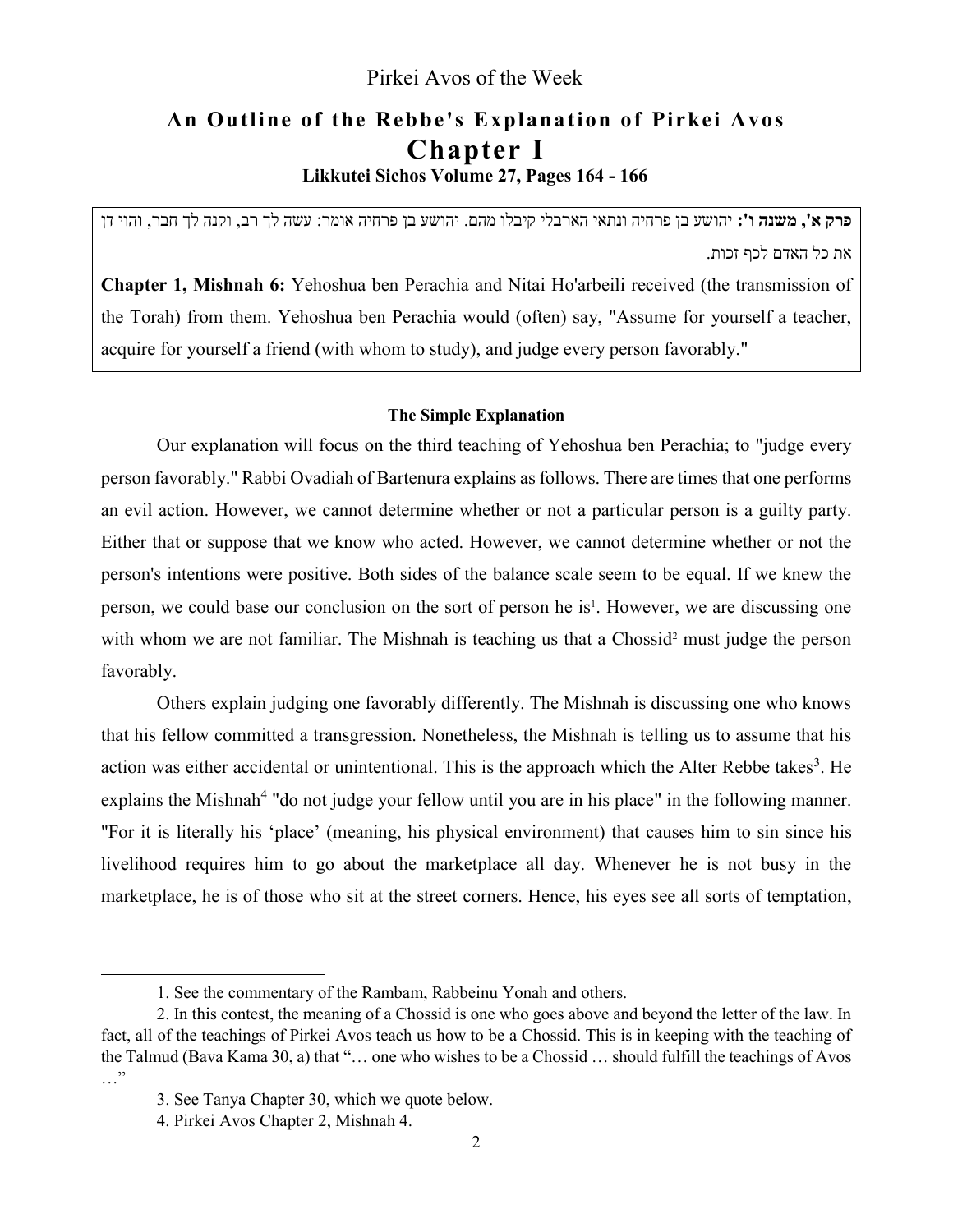#### Pirkei Avos of the Week

and 'what the eyes see, the heart desires<sup>5</sup>.' Additionally, it may be his spiritual 'place,' the nature of his evil impulse, that leads him to sin: his evil nature burns like a baker's fiery oven, which is heated with greater frequency and intensity than a domestic oven, as it is written in Hoshea<sup>6</sup>, 'It burns like a flaming fire.'"

What the Alter Rebbe is saying is that I must always give another the benefit of the doubt. Even if I know that he did something wrong, I must realize that he is not entirely responsible.

#### **Difficulties in Understanding the Mishnah**

Based on the various explanations offered above, we need to understand the language of the Mishnah. The Mishnah is extremely precise with its wording. It would appear that the Mishnah should have said not to judge anyone unfavorably. Why does the Mishnah write that we are to judge our fellow favorably? We must not jump to unwarranted conclusions.

The explanation we cited from the Alter Rebbe has nothing to do with my fellow's relationship with Hashem; he is writing about my relationship with him. I may not judge him *unfavorably*, for his challenges are more significant than mine. However, no matter how complex his challenges are, he is expected to control himself.

We find that the Alter Rebbe continues in the very same chapter, "in truth, even he whose nature is extremely passionate and whose livelihood obliges him to sit all day at the street-corners has no excuse whatever for his sins." This being the case, how can the Torah demand that I judge him favorably?

#### **The Explanation**

As taught by the Baal Shem Tov, everything happens by Divine providence. My position in life is not of my own choice. G-d assigned different tasks to every one of us<sup>7</sup>. However, the same Gd that sets my place in life is also creating me every moment<sup>8</sup>. Therefore, He only gives me a task of which I am capable. As the Sages write in the Midrash<sup>9</sup>, "He only demands of us that which we are capable of fulfilling."

Our thoughts and speech are compelling. How we judge someone can help "tilt the scale" and

<sup>5.</sup> See Rashi's comments to Bamidbar 15:39.

<sup>6.</sup> Hoshea 7:4,6.

<sup>7.</sup> This does not contradict the idea of free-choice. Hashem placed me where I am. However, I am the one that chooses what to do there.

<sup>8.</sup> See Shaar Hayichud Vehoemunah Chapter 1.

<sup>9</sup>. Bamidbar Rabbah 12, 3.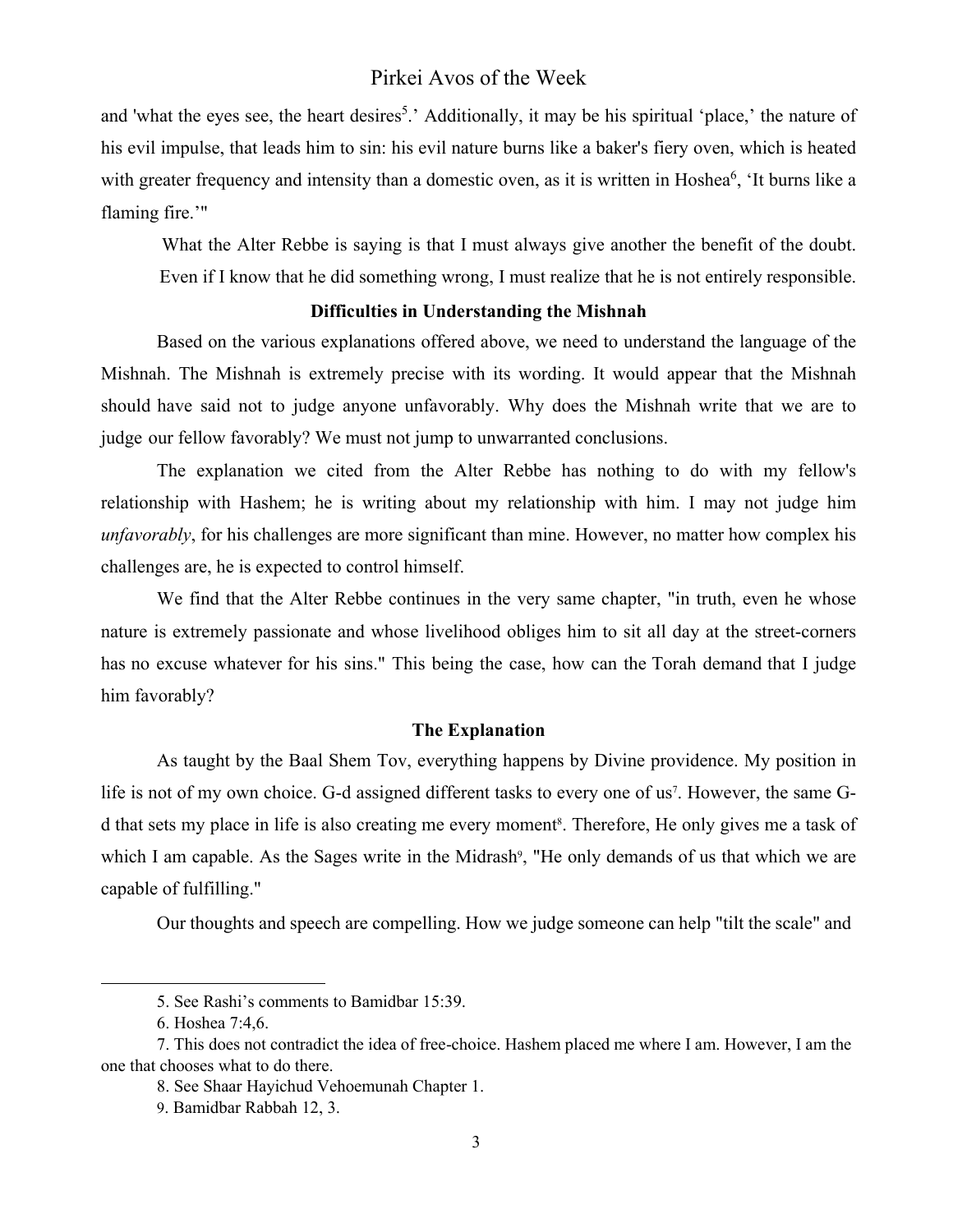### Pirkei Avos of the Week

correct his behavior—however, there something even more powerful which one can accomplish by judging favorably. We can reveal the hidden strengths that our fellow possesses; his strengths are proportionate to his challenges.

Not judging him unfavorably would not bring this out. However, favorably judging him has the power to reveal all of the latent powers which Hashem gives him.

*(Adapted from a talk given on Shabbos Parshas Emor, 5742)*

**I hope that you gained as much by reading this as I did by translating and adapting it. To dedicate a week, a month, or a year of For the Rashi of the Week, click here. You can find us on the web at www.RebbeTeachesRashi.org**. **You can find our blog here.**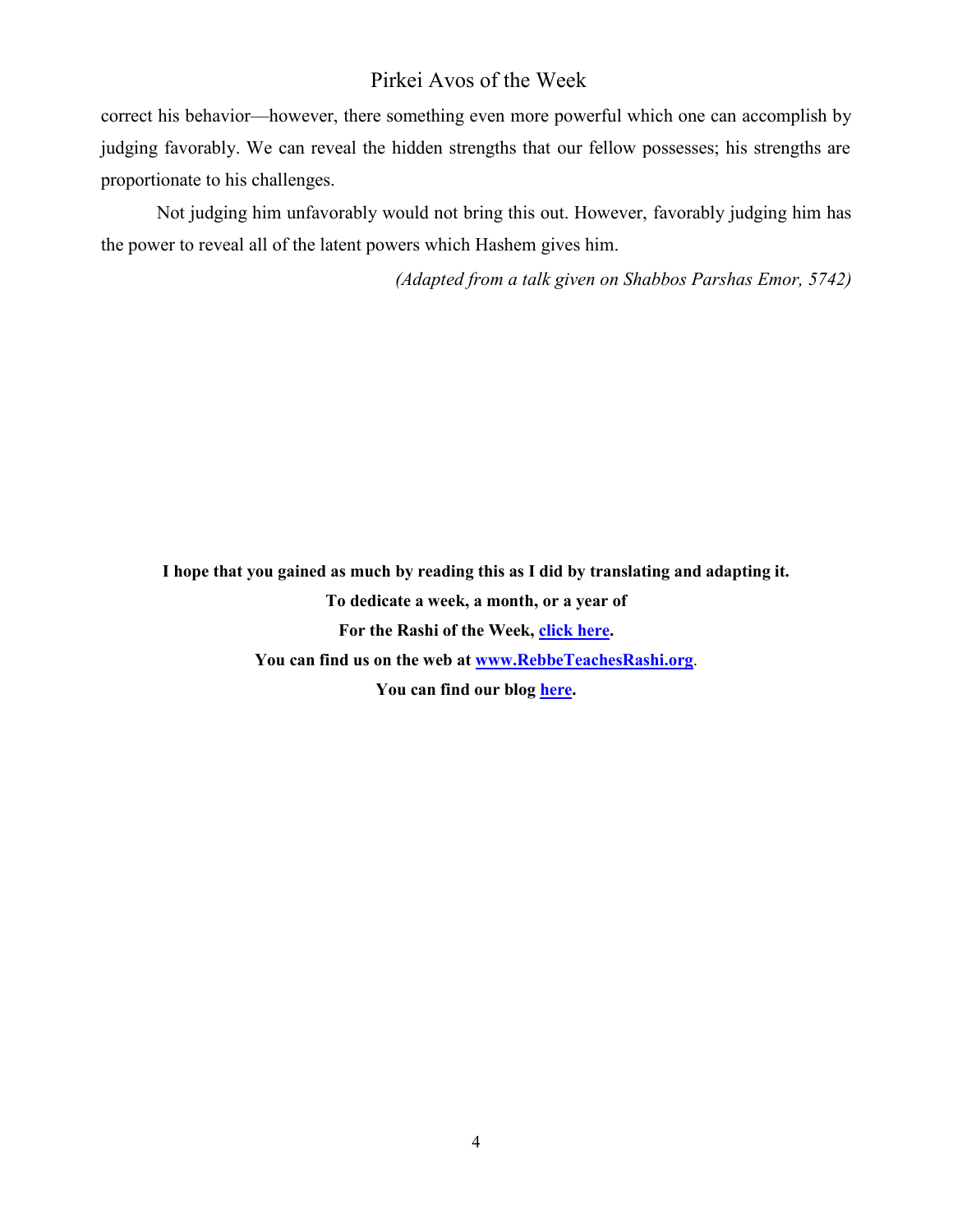## **DEDICATED IN HONOR OF the Lubavitcher Rebbe**

THE RASHI OF THE WEEK

\* \* \*

**IN HONOR OF**

The Soldiers of Tzivos Hashem **Chaim** and **Aiden Oded** שיחיו Morris **\***

**DEDICATED BY THEIR PARENTS**

Rabbi & Mrs. **Menachem M.** and **Chaya Mushka** שיחיו Morris

\* \* \*

**IN HONOR OF** Mrs. **Esther** 'שתחי Sharabani **\***

**DEDICATED BY HER SON** Mr. **Geri** 'שי Bentov